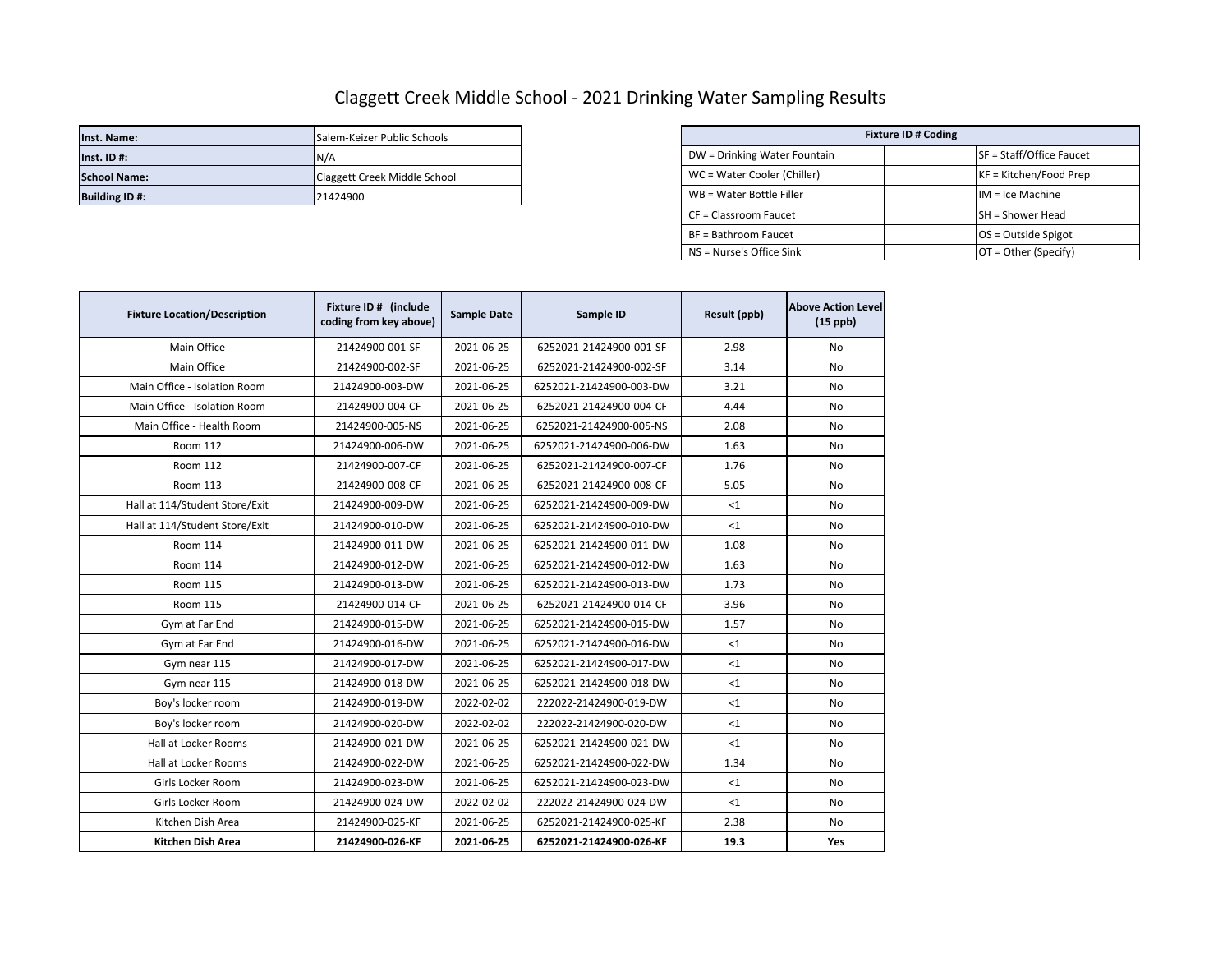| Kitchen Dish Area - Resample | 21424900-026-KF | 2022-02-18 | 2182022-21424900-026-KF  | 7.2   | No  |
|------------------------------|-----------------|------------|--------------------------|-------|-----|
| Kitchen Prep                 | 21424900-027-KF | 2021-06-25 | 6252021-21424900-027-KF  | 3.92  | No  |
| Kitchen Prep (Produce)       | 21424900-028-KF | 2021-06-25 | 6252021-21424900-028-KF  | 2.71  | No  |
| Room 118                     | 21424900-029-SF | 2021-06-25 | 6252021-21424900-029-SF  | 3.74  | No  |
| Room 111                     | 21424900-030-CF | 2021-06-25 | 6252021-21424900-030-CF  | 4.55  | No  |
| Room 111                     | 21424900-031-CF | 2021-06-25 | 6252021-21424900-031-CF  | 5.07  | No  |
| Room 111                     | 21424900-032-CF | 2021-06-25 | 6252021-21424900-032-CF  | 5.17  | No  |
| Room 111                     | 21424900-033-CF | 2021-06-25 | 6252021-21424900-033-CF  | 3.41  | No  |
| Room 111                     | 21424900-034-CF | 2021-06-25 | 6252021-21424900-034-CF  | 3.28  | No  |
| Room 111                     | 21424900-035-CF | 2021-06-25 | 6252021-21424900-035-CF  | 2.7   | No  |
| Room 111                     | 21424900-036-CF | 2021-06-25 | 6252021-21424900-036-CF  | 3.96  | No  |
| Room 110                     | 21424900-037-DW | 2021-06-25 | 6252021-21424900-037-DW  | 3.71  | No. |
| Room 110                     | 21424900-038-CF | 2021-06-25 | 6252021-21424900-038-CF  | 6.89  | No  |
| Room 109                     | 21424900-039-CF | 2021-06-25 | 6252021-21424900-039-CF  | 4.78  | No  |
| Room 108                     | 21424900-040-CF | 2021-06-25 | 6252021-21424900-040-CF  | $<$ 1 | No  |
| Room 106                     | 21424900-041-CF | 2021-06-25 | 6252021-21424900-041-CF  | <1    | No  |
| Room 104                     | 21424900-042-SF | 2021-06-25 | 6252021-21424900-042-SF  | 2.68  | No  |
| Room 103                     | 21424900-043-DW | 2021-06-25 | 6252021-21424900-043-DW  | 2.91  | No  |
| Room 103                     | 21424900-044-CF | 2021-06-25 | 6252021-21424900-044-CF  | 1.87  | No  |
| Room 102                     | 21424900-045-DW | 2021-06-25 | 6252021-21424900-045-DW  | 2.99  | No  |
| Room 102                     | 21424900-046-CF | 2021-06-25 | 6252021-21424900-046-CF  | 3.81  | No  |
| Room 100                     | 21424900-047-DW | 2021-06-25 | 6252021-21424900-047-DW  | 14    | No  |
| Room 100                     | 21424900-048-CF | 2021-06-25 | 6252021-21424900-048-CF  | 3.52  | No  |
| Room 209                     | 21424900-049-CF | 2021-06-25 | 6252021-21424900-049-CF  | 1.74  | No  |
| <b>Room 208</b>              | 21424900-050-DW | 2021-06-25 | 6252021-21424900-050-DW  | 3.72  | No  |
| Room 208                     | 21424900-051-CF | 2021-06-25 | 6252021-21424900-051-CF  | 1.93  | No  |
| Room 207                     | 21424900-052-DW | 2021-06-25 | 6252021-21424900-052-DW  | 3.09  | No  |
| Room 207                     | 21424900-053-CF | 2021-06-25 | 6252021-21424900-053-CF  | 7.22  | No  |
| Room 206                     | 21424900-054-DW | 2021-06-25 | 6252021-21424900-054-DW  | 1.63  | No  |
| Room 206                     | 21424900-055-CF | 2021-06-25 | 6252021-21424900-055-CF  | 1.23  | No  |
| Staff Room 204               | 21424900-056-SF | 2021-11-11 | 11112021-21424900-056-SF | 1.9   | No  |
| Room 203                     | 21424900-057-DW | 2021-06-25 | 6252021-21424900-057-DW  | 1.77  | No. |
| Room 203                     | 21424900-058-CF | 2021-06-25 | 6252021-21424900-058-CF  | 1.53  | No  |
| <b>Room 202</b>              | 21424900-059-DW | 2021-06-25 | 6252021-21424900-059-DW  | 2.85  | No  |
| <b>Room 202</b>              | 21424900-060-CF | 2021-06-25 | 6252021-21424900-060-CF  | 2.92  | No  |
| Room 201                     | 21424900-061-DW | 2021-06-25 | 6252021-21424900-061-DW  | 4.91  | No  |
| Room 201                     | 21424900-062-CF | 2021-06-25 | 6252021-21424900-062-CF  | 1.66  | No  |
| Room 200                     | 21424900-063-DW | 2021-06-25 | 6252021-21424900-063-DW  | 2.51  | No  |
| Room 200                     | 21424900-064-CF | 2021-06-25 | 6252021-21424900-064-CF  | 5.17  | No  |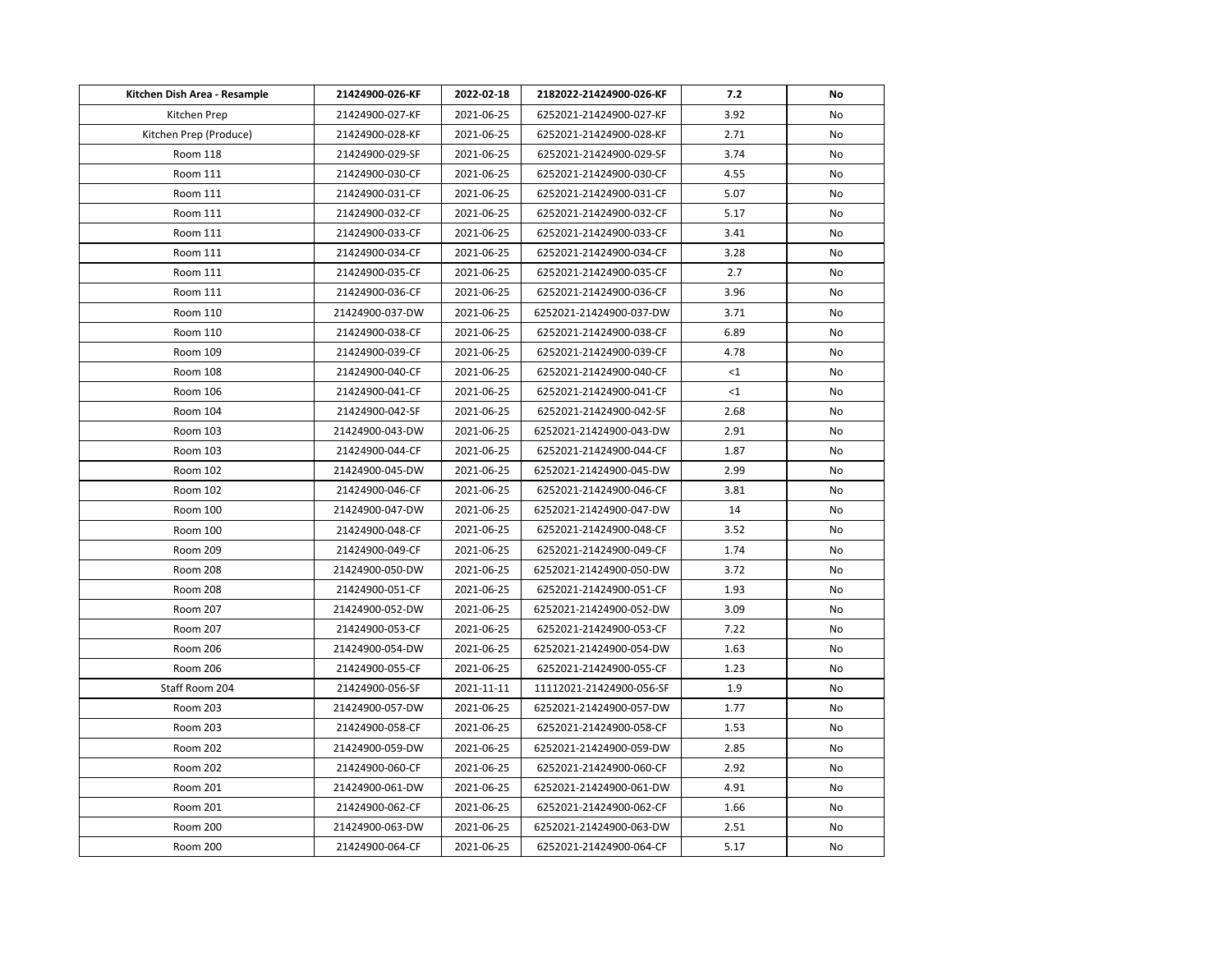| Library Workroom               | 21424900-065-SF | 2021-06-25 | 6252021-21424900-065-SF  | 1.65     | No        |
|--------------------------------|-----------------|------------|--------------------------|----------|-----------|
| Room 210                       | 21424900-066-DW | 2021-06-25 | 6252021-21424900-066-DW  | 1.66     | <b>No</b> |
| Room 210                       | 21424900-067-CF | 2021-06-25 | 6252021-21424900-067-CF  | 3.64     | No        |
| Room 211                       | 21424900-068-DW | 2021-06-25 | 6252021-21424900-068-DW  | 1.54     | No        |
| Room 211                       | 21424900-069-CF | 2021-06-25 | 6252021-21424900-069-CF  | 1.18     | No        |
| Room 212                       | 21424900-070-DW | 2021-06-25 | 6252021-21424900-070-DW  | 2.45     | No        |
| Room 212                       | 21424900-071-CF | 2021-06-25 | 6252021-21424900-071-CF  | 2.63     | No        |
| Room 213                       | 21424900-072-DW | 2021-06-25 | 6252021-21424900-072-DW  | 4.56     | No        |
| Room 213                       | 21424900-073-CF | 2021-06-25 | 6252021-21424900-073-CF  | 2.12     | No        |
| Second Floor Hall at Band Room | 21424900-074-DW | 2022-02-02 | 222022-21424900-074-DW   | $\leq 1$ | No        |
| Second Floor Hall at Band Room | 21424900-075-DW | 2022-02-02 | 222022-21424900-075-DW   | 1.4      | No        |
| Choir Room 214                 | 21424900-076-DW | 2021-06-25 | 6252021-21424900-076-DW  | <1       | No        |
| Choir Room 214                 | 21424900-077-DW | 2021-06-25 | 6252021-21424900-077-DW  | <1       | No        |
| Band Room 215                  | 21424900-078-DW | 2021-06-25 | 6252021-21424900-078-DW  | $<$ 1    | No        |
| Band Room 215                  | 21424900-079-DW | 2021-06-25 | 6252021-21424900-079-DW  | $<$ 1    | No        |
| Staff Room 310                 | 21424900-080-SF | 2021-06-25 | 6252021-21424900-080-SF  | 3.09     | No        |
| Room 311                       | 21424900-081-DW | 2021-06-25 | 6252021-21424900-081-DW  | 7.3      | No        |
| Room 311                       | 21424900-082-CF | 2021-06-25 | 6252021-21424900-082-CF  | 9.36     | No        |
| Room 312                       | 21424900-083-DW | 2021-11-11 | 11112021-21424900-083-DW | 1.4      | No        |
| Room 312                       | 21424900-084-CF | 2021-11-11 | 11112021-21424900-084-CF | 1.2      | No        |
| Room 313                       | 21424900-085-DW | 2022-02-02 | 222022-21424900-085-DW   | 3        | No        |
| Room 313                       | 21424900-086-CF | 2021-06-25 | 6252021-21424900-086-CF  | 3.44     | No        |
| Room 314                       | 21424900-087-DW | 2021-06-25 | 6252021-21424900-087-DW  | 3.48     | No        |
| Room 314                       | 21424900-088-CF | 2021-06-25 | 6252021-21424900-088-CF  | 2.45     | No        |
| Room 316                       | 21424900-089-DW | 2021-06-25 | 6252021-21424900-089-DW  | 2.02     | No        |
| Room 316                       | 21424900-090-CF | 2021-06-25 | 6252021-21424900-090-CF  | 2.74     | No        |
| Third Floor Hall at 316        | 21424900-091-DW | 2022-02-02 | 222022-21424900-091-DW   | <1       | No        |
| Third Floor Hall at 316        | 21424900-092-DW | 2021-06-25 | 6252021-21424900-092-DW  | 1.71     | No        |
| Room 317                       | 21424900-093-DW | 2021-06-25 | 6252021-21424900-093-DW  | 2.54     | No        |
| Room 317                       | 21424900-094-CF | 2021-06-25 | 6252021-21424900-094-CF  | 1.92     | No        |
| Room 318                       | 21424900-095-CF | 2021-06-25 | 6252021-21424900-095-CF  | 9.23     | No        |
| Room 318 Workroom              | 21424900-096-SF | 2021-06-25 | 6252021-21424900-096-SF  | 4.86     | No        |
| Room 309 Storage               | 21424900-097-SF | 2021-06-25 | 6252021-21424900-097-SF  | 7.82     | No        |
| Room 309                       | 21424900-098-CF | 2021-06-25 | 6252021-21424900-098-CF  | 5.25     | No        |
| Room 308                       | 21424900-099-DW | 2021-06-25 | 6252021-21424900-099-DW  | 1.21     | No        |
| Room 308                       | 21424900-100-CF | 2021-06-25 | 6252021-21424900-100-CF  | 2.51     | No        |
| Room 307                       | 21424900-101-DW | 2021-06-25 | 6252021-21424900-101-DW  | 1.49     | No        |
| Room 307                       | 21424900-102-CF | 2021-06-25 | 6252021-21424900-102-CF  | 3.09     | No        |
| Room 306                       | 21424900-103-DW | 2021-06-25 | 6252021-21424900-103-DW  | 3.25     | No        |
|                                |                 |            |                          |          |           |